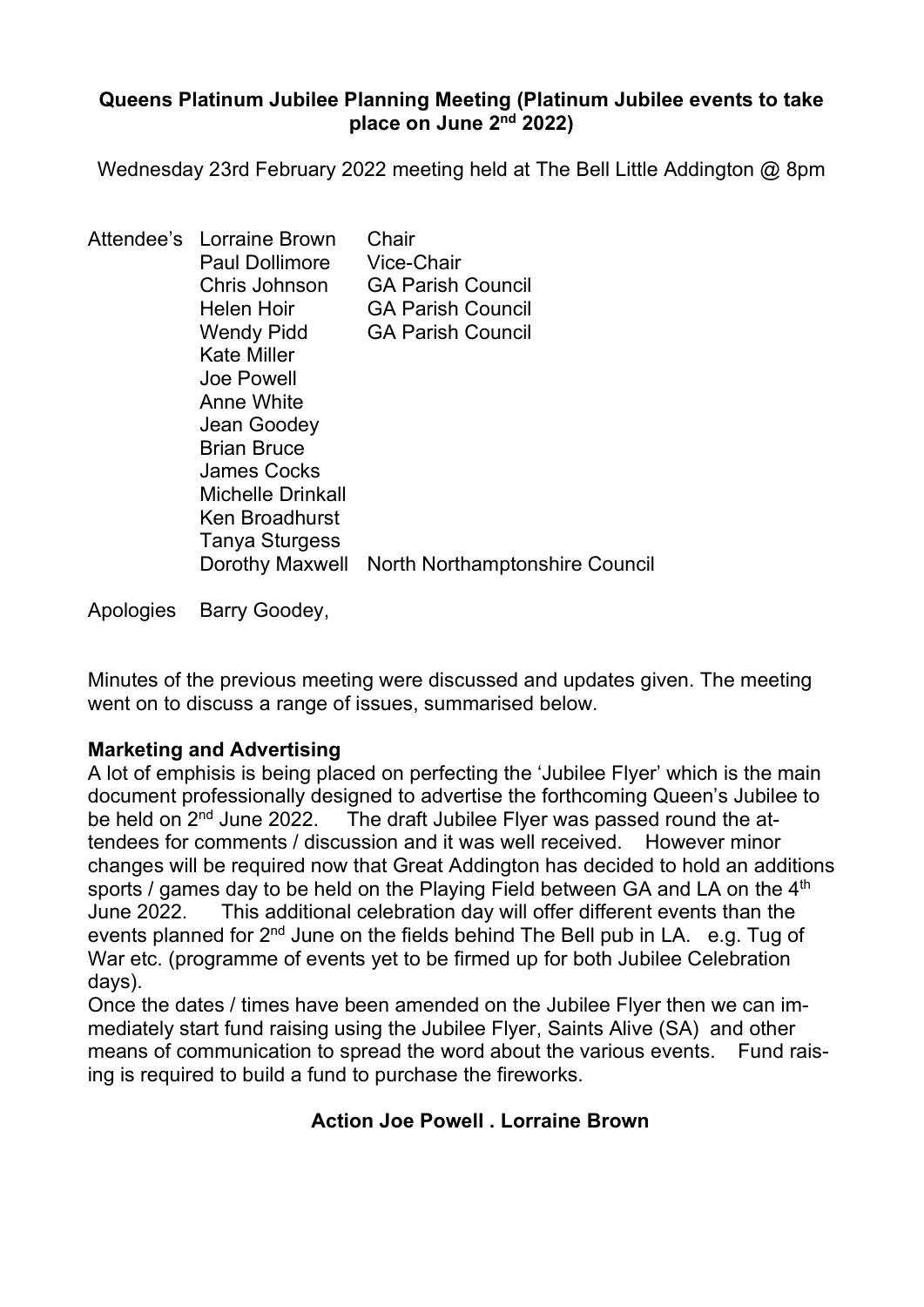#### Fire, Police, and Insurer

Paul Dollimore informed the meeting that police and fire services, as well as insurers had been notified of the event. The limit imposed by the insurers is a maximum of 600 attendees. It was considered essential that notifications to the fire service, police and insurance company were held on file. Paul agreed to continue liaison as necessary and ensure appropriate paper work was available (e.g. a risk assessment was discussed and the importance of not exceeding the 600 maximum attendees limit applied by our insurer for the event). This requirement started a discussion on crowd control that did not reach a conclusion. i.e. what method of controlling crowd number should be employed? In past events wrist bands have been purchased / distributed and have worked well for crowd control, with the main distribution point for people wishing to attend the Jubilee event was collecting the wrist bands from either 'The Bell' pub or from organisers of the events. However agreement was not reached whether wrist bands or some other form of crowd entry control should be used, so that we comply with the crowd control of numbers of attendees admitted. It was agreed that all ideas for crowd control/ wrist bands to be sent to Lorraine brown for collating and bring in to the next meeting. Further discussion required.

## Action All

Fireworks are estimated to be in the region of £2,700. Paul Dollimore to keep James Cocks updated on the cost as James is responsible for Finance

# Action Paul Dollimore

James Cocks described his budget required to fund the various events and it is important that James is kept abreast of any proposed expenditure to ensure that we are aware of where the funds are to be raised from. VAT will impact on the budget for some events i.e. some items will be VAT rated and others not

### Action James Cocks

Dorothy Maxwell explained that there was still a possibility for some funding to come from NCC, and National Government - ongoing

### Action Dorothy Maxwell

Portable loos will be hired. Two loos at each location (i.e. a male and female portaloos at both locations at a cost of £75 per loo if four loos are hired). We need to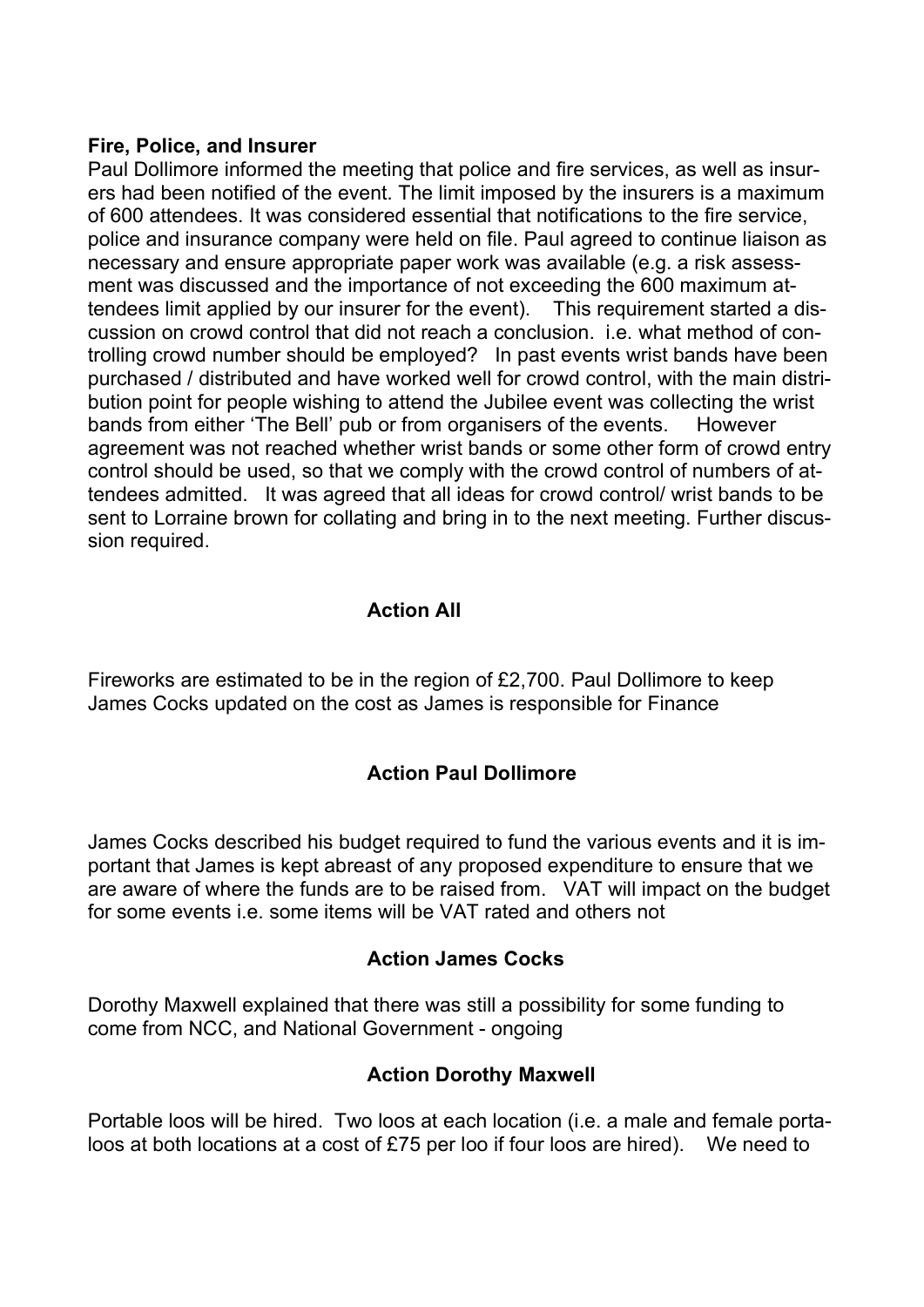identify what the impact on costs may be in hiring the loos over two event days rather than the original one day. It was agreed that only 2 ports loos will be required

# Action Michelle Drinkall

Volunteers for a tidying up operation are required a day following the event

## Action ALL

### Idea's and Suggestions accepted after consideration at this and previous meetings

There were lots of suggestions for event stalls / activities:-

#### Idea's and Suggestions 'accepted' for inclusion at this meeting LA = little Addington / PF = Playing Field

### It is intended that the PF jubilee events start time to be confirmed with the LA events starting at 1:00pm until (time yet to be confirmed).

Rounder's (PF) Sunday 5 a side walking football (PF) Sunday Penalty Shoot-out (PF) Sunday Welly Wanging (LA) Thursday The Addington's Bake  $-$  Off (cake fit for a Queen competition) involving both villages Face Painting (LA) Plant Stall (Plants 2 Gardens have agreed to host the plant stall) (LA) Raffle (LA)) Tombola - Adult and Children's (prizes required) (LA) Dog Show/ Dog Agility (LA) Tug of War (LA & PF) Bouncy Castle (LA) must have their own insurance to cover potential accidents to users) Car Show (from 1.00pm onwards) (LA) Ice Cream Van (may be used at both the LA field and the PF – timings to be agreed) Pizza van (LA) A Salsa dance demonstration / participation (LA) Tea and Cake stall Rushden Town Band to play between 5-6pm The Bell Inn to supply the beverage tent The Beacon to be lit at 9:15pm and the 'quieter' fireworks to commence at 10p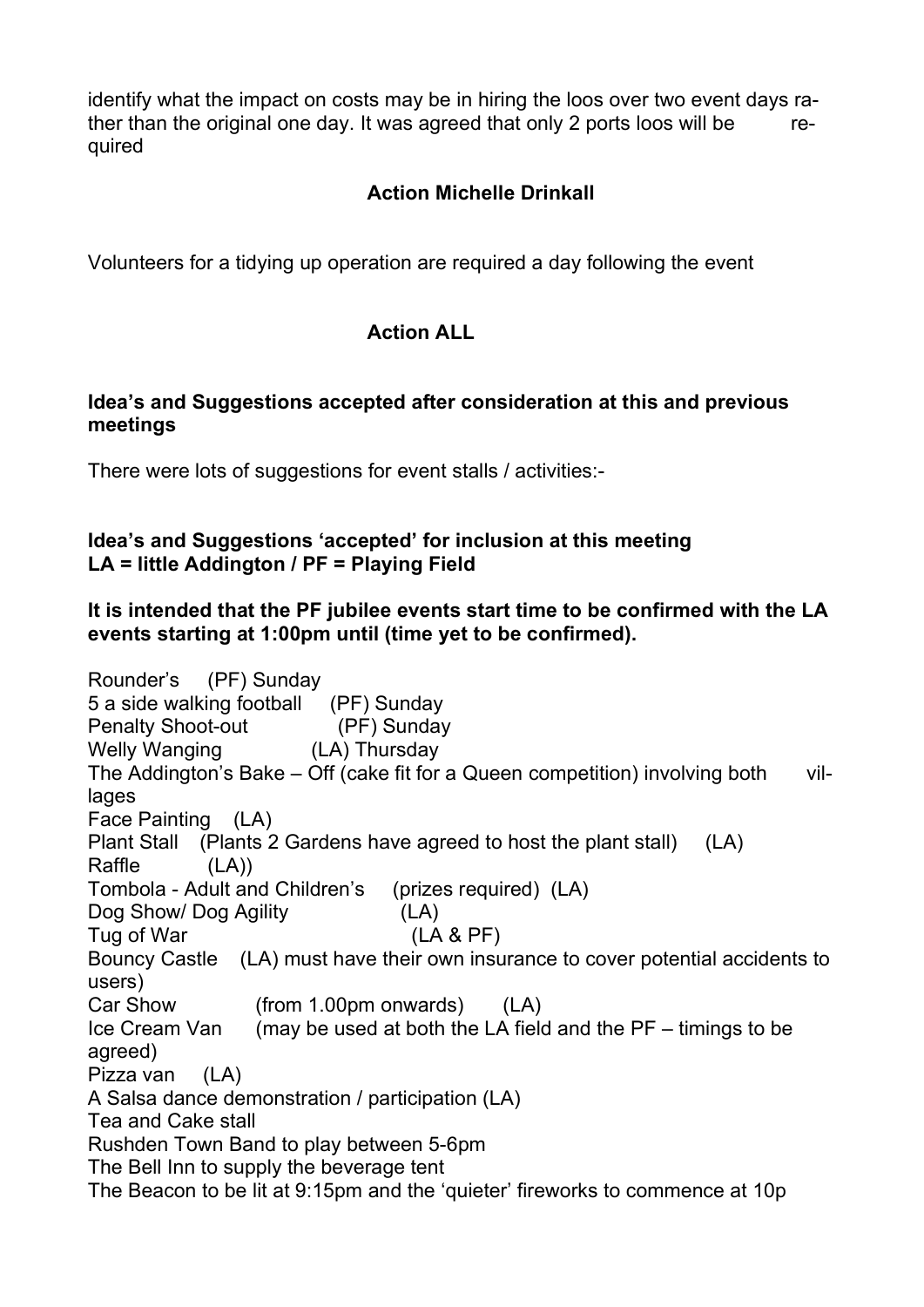A best decorated home competition to be held in both villages a couple of days before the Jubilee day.

Bunting will be considered for the villages

Prizes of competitions to be awarded to winners after the brass band has played i.e. just after 6pm.

A female singer from LA ( Tracey Barker)to sing at a time yet to be confirmed.

Attendee to be permitted to bring their own gazebos at both (LA & PF)

## Action Lorraine Brown

Hog Roast and Pizza Van booked by Joe Powell

### Action Joe Powell

It has been agreed Tom Pursglove will light the Beacon. Local TV/ Radio be contacted to see if they could attend. Reverend Richard Coles is not available to light the Beacon.

### Action Paul Dollimore/Lorraine Brown

North Northamptonshire Council to be contacted for some additional bins for the event. LB to contact Charlotte at NCC. It is likely that if Michelle Drinkall has sufficient spare wheely bins to offer for the event days then NNC will not be required to supply additional bins

#### Action Lorraine Brown

Lorraine, Joe and Ken to meet to draw up an event programme for LA. GA are likely to nominate their own event programme

#### AOB

It was considered important that financial sponsors of the two day events receive a letter thanking contributors.

It was discussed that a moment be sourced for the village children.